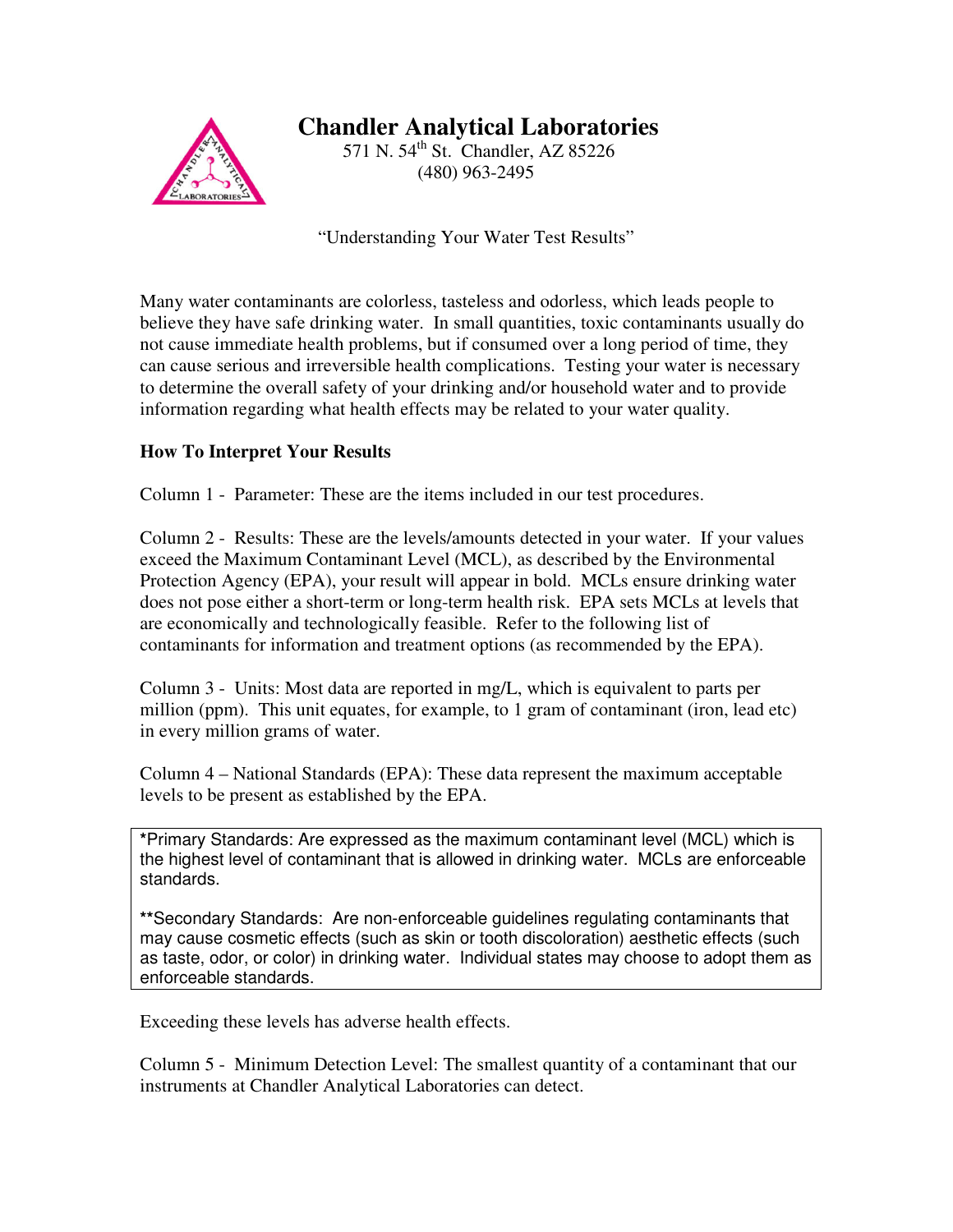## COLIFORM BACTERIA

Coliform bacteria are groups of bacteria that indicate the possible presence of infectious disease organisms. E. *coli* is just one type of bacteria that belongs to the coliform family, and is a subset of fecal coliform. It is recommended that water with coliform bacteria not be consumed until the problem is resolved.

If you have requested microbiological analyses to be conducted, your results will be indicated by a "Positive" indicating the presence of total coliform or a "Negative" indicating the absence of total coliform. All positive total coliform results will automatically be tested for the presence or absence of E. *coli* bacteria. A negative result for E. *coli* would then indicate the coliform bacteria present is a type other than E. *coli*. **Recommended Treatment:** Chlorination, Ozonation or Ultraviolet Light.

Water should be re-tested to ensure treatment procedures were successful.

\*\*Please Note: If any of the following parameters are found to be elevated in your water, it is advisable to consult your local health department, a physician or a local water treatment specialist.

## ALKALINITY

Most natural drinking water has an alkalinity in the range of 10 to 500 mg/L. Alkalinity in drinking water is due largely to the presence of sodium, calcium and magnesium carbonate.

# ALUMINUM

The fourth most common element in the earth's crust, aluminum is naturally present in drinking water and is added during chlorination preparation at water facilities. Most of what is added is removed, but a residue may sometimes be passed into treated water. Aluminum may cause discoloration of water. Some studies indicate Alzheimer-like health effects may be associated with ingestion of large amounts. **Recommended Treatment**: Distillation or Reverse Osmosis

#### ANTIMONY

Sources of antimony in water can be the result of discharge from petroleum refineries, fire retardants, ceramic, electronics, and solder, iron and steel manufacturing. May cause increase in blood cholesterol and a decrease in blood sugar. May also cause irritation to the eyes and skin tissue. The EPA lists antimony as a human carcinogen. **Recommended Treatment**: Distillation or Reverse Osmosis

#### ARSENIC

Arsenic in water can result from both natural process and industrial activities, including smelting operations, use of certain pesticides, and industrial waste disposal. Arsenic compounds have been shown to produce acute and chronic toxic effects which include systemic irreversible damage. The EPA has classified it as a known human carcinogen, and has been found to cause malignant tumors on skin and in the lungs. May also cause adverse effects to the nervous system.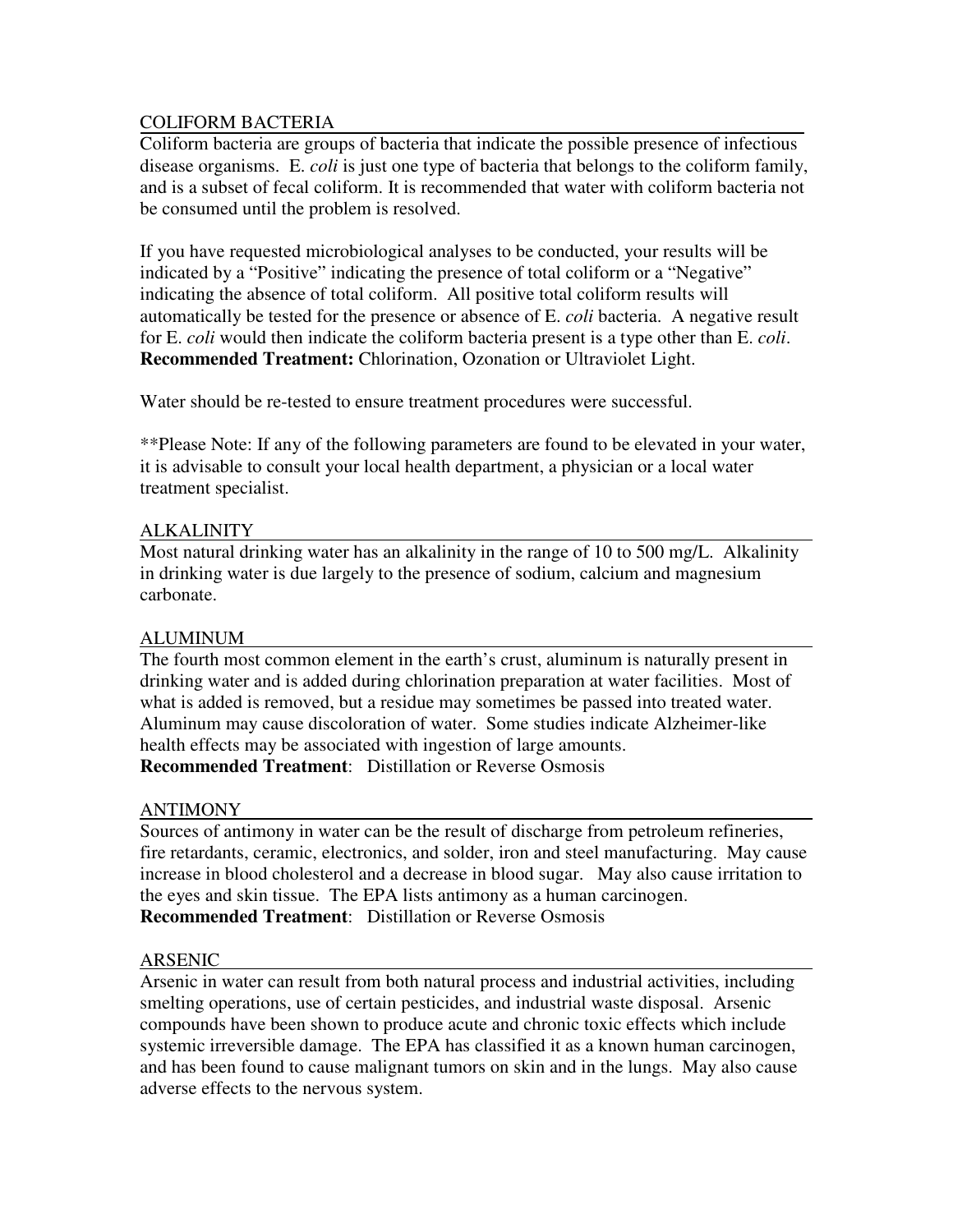## **Recommended Treatment**: Distillation, Reverse Osmosis or Activated Alumina Absorption

#### BARIUM

Barium is a naturally occurring metal found in many types of rocks. In stream water and most groundwater, only traces of the element are present. It is also used in oil and gas drilling muds, automotive paints, bricks, tiles and jet fuels. Exposure has been associated with hypertension and toxicity in animals. Affects the nervous and circulatory systems. **Recommended Treatment**: Distillation or Reverse Osmosis

## BERYLLIUM

Sources of beryllium include discharge from metal refineries and coal-burning factories; discharge from electrical, aerospace, and defense industries. May cause intestinal lesions. Exposure effects skin and lung tissues. Has been found to be a human carcinogen.

## **Recommended Treatment**: Distillation or Reverse Osmosis

# CADMIUM

Cadmium is found in very low concentrations in most rocks, as well as in coal and petroleum and often in combination with zinc. It is introduced into the environment from mining and smelting operations. Other cadmium emissions are from fossil fuel use, fertilizer application, sewage sludge disposal or galvanized pipe corrosion. Acute and chronic exposure to cadmium in animals and humans may cause hypertension, anemia and kidney effects. May also cause bronchitis.

**Recommended Treatment**: Distillation or Reverse Osmosis

# CALCIUM

Calcium exists in soil and rock such as limestone, dolomite and gypsum. Drinking water contributes only a small amount of the required daily intake. Concentrations as great as 1899 mg/L of calcium in water are reported harmless. It can be a nuisance as it contributes to the hardness of the water and build up on pipes or water heaters may inhibit their performance. Low levels can be helpful as it tends to form a coating on pipes which may prevent corrosion.

**Recommended Treatment**: Water Softener

# **CHLORIDE**

Widely distributed in nature as salts of sodium (NaCl), potassium (KCl) and calcium  $(CaCl<sub>2</sub>)$ . Chloride can be leached from rocks into soil and water by weathering. Chloride in water can be a residual of chlorine, a chemical added by water treatment facilities to prevent the growth of bacteria in public water systems. High levels can contribute to corrosivity of plumbing and may be accompanied by high sodium levels which may be a health concern.

**Recommended Treatment**: Reverse Osmosis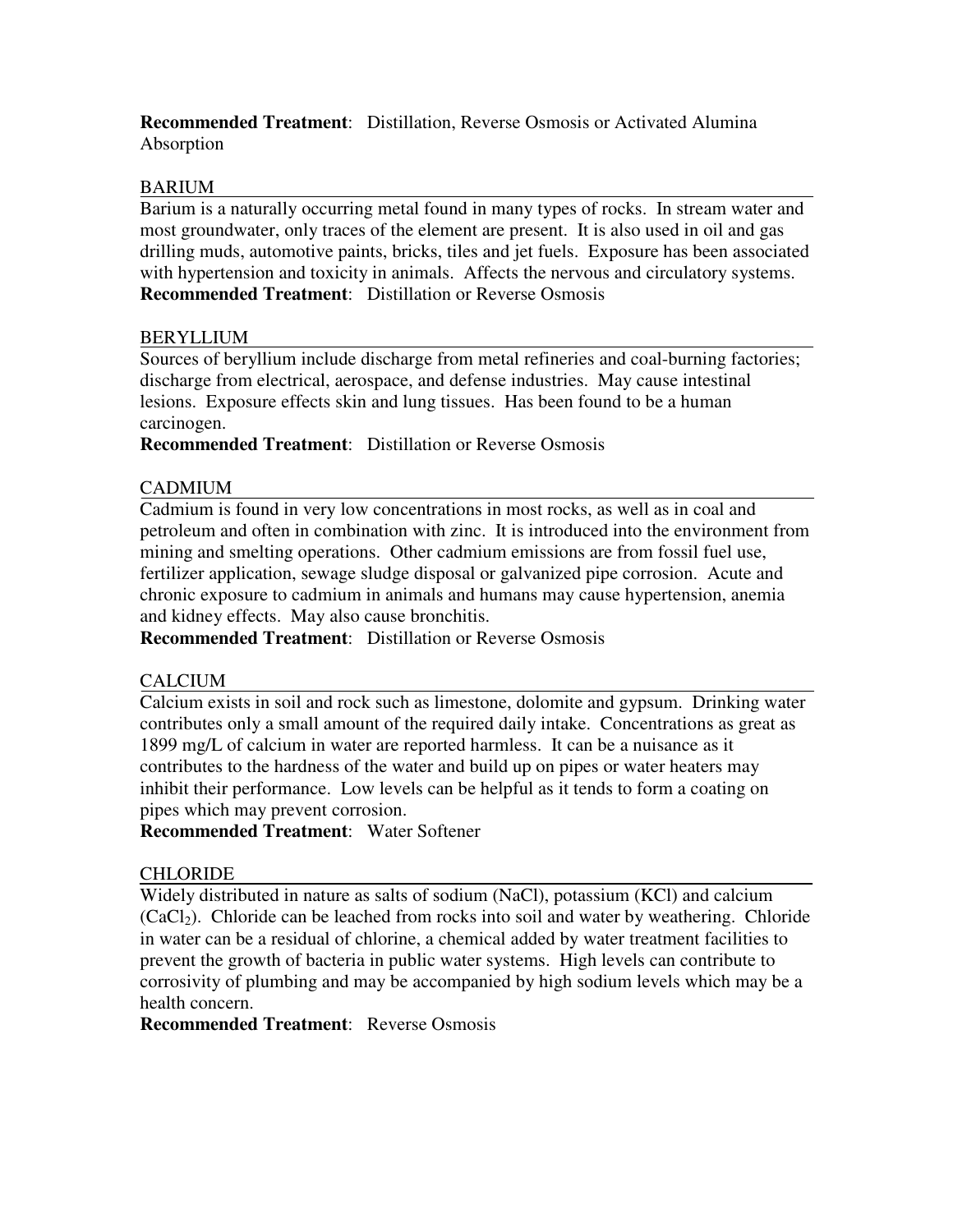#### **CHROMIUM**

Chromium is a naturally occurring metal. It is often used in electroplating of metals. Although chromium is not currently mined in the US, waste from old mining operations may enter surface and ground water through runoff and leaching. Exposure at high levels has been shown to result in chronic toxic effects such as dermatitis, ulceration of skin or liver, and kidney damage in animals and humans by ingestion.

**Recommended Treatment**: Distillation or Reverse Osmosis

#### **COPPER**

Water can be a significant source of copper intake depending upon the geographic location, water character, water temperature, and the presence of copper pipes. At concentrations above 1 mg/L, copper can stain laundry and plumbing fixtures. Copper can also cause a greenish/blue tint to blond hair. Copper is an essential element at lower levels, but levels above 5 mg/L can cause gastrointestinal disturbances or other acute toxic effects such as kidney damage.

**Recommended Treatment**: Distillation, Reverse Osmosis or "Soda Ash" Feed

## **HARDNESS**

Hardness is usually caused by the presence of calcium and magnesium in water. They can combine with soap to form a scum on water ad a ring around the tub. You may find larger amounts of soap are required to form washing suds. Hardness can shorten the life span of appliances such as dishwashers, washing machines and water heaters. **Recommended Treatment**: Water Softener – To convert your results from mg/l to grains per gallon, divide your hardness results by 17.1

#### IRON

Iron in drinking water is a very common problem. It occurs naturally from rock or can be introduced by plumbing materials. When iron comes in contact with oxygen, it changes to a reddish compound that can discolor bathroom fixtures and laundry. Toxic doses can cause depression, rapid and shallow respiration, respiratory failure and cardiac arrest. **Recommended Treatment**: Water Softener, Oxidation and Filtration or Distillation

#### LEAD

The main source of lead in drinking water is leaching from lead piping and lead solders. Lead enters primarily in areas having soft, acidic waters. When elevated lead levels are found, consult a physician. May cause damage to the nervous system, kidneys and reproductive systems. Children and fetuses are especially sensitive to lead poisoning. **Recommended Treatment**: Distillation or Reverse Osmosis

#### MAGNESIUM

Magnesium is commonly found in rock such as granite, sandstone, limestone and dolomites. High levels can be a nuisance contributing to the hardness of the water and inhibiting performance of pipes and water heaters.

**Recommended Treatment**: Water Softener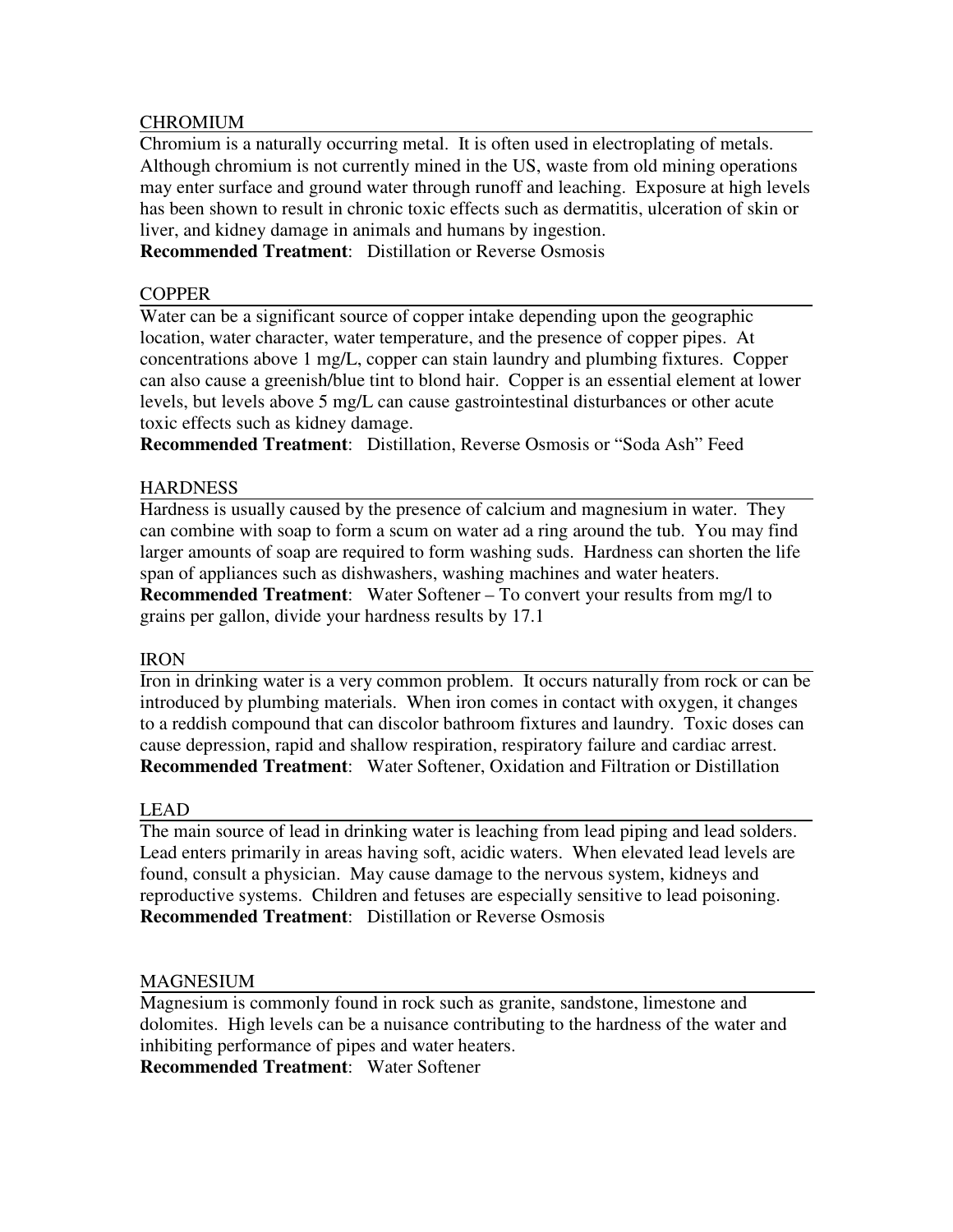#### MANGANESE

Manganese in water is a common, naturally occurring problem but can also be introduced by industry. It can produce a brownish discoloration and have a very unpleasant odor and taste. It may produce black deposits and black filaments. Chlorine bleach should not be used in laundry washed in water with a high iron or manganese content because it can cause stains to set. Currently known cases of manganese poisoning have occurred at elevated levels much higher than levels found in most natural water. **Recommended Treatment**: Water Softener, Oxidation and Filtration

#### **MERCURY**

Mercury is one of the least abundant elements in the earth's crust. This metal is used in electrical equipment and some water pumps. It usually gets into water as a result of improper waste disposal. Exposure at high levels may result in kidney disease or central nervous system problems.

**Recommended Treatment**: Distillation or Reverse Osmosis

#### NITRATE

Nitrates occur naturally; nitrates are produced when the nitrogen from ammonia or other sources combines with oxygenated water. Major sources of nitrate include septic tanks, sewage treatment systems, decaying plant debris, fertilizers and animal waste. The toxicity of nitrate in humans is due to the body's reduction of nitrate and nitrite. These contaminants can cause methemoglobinemia (blue baby syndrome). Therefore, notifying your baby's pediatrician of these levels is advisable.

**Recommended Treatment**: Distillation, Reverse Osmosis or Ion Exchange Systems with Nitrate Specific Resin

#### pH

A measure of the acidity in the water. Water pH is considered within normal range by the EPA when it measures from 6.5 to 8.5. A value of 7 is neutral, which is the ideal pH. Values lower than 7 are called "acidic" and values above 7 are called "basic" or "alkaline". A pH difference of one actually represents a tenfold difference in acid or base content. Acidic water dissolves metals readily and can be corrosive to plumbing which can increase the amount of toxic metals leaching into the water. Drinking water with a high pH by itself is not necessarily a problem, although the underlying cause may be a health concern.

**Recommended Treatment**: Low pH: Neutralizing Chemical Filter, "Soda Ash Feed" or Limestone Tank

#### SELENIUM

Selenium is found naturally in food and soils. It is used in electronics, photocopy operations, glass manufacturing, chemicals, drugs and as a fungicide and feed additive. Exposure above MCL can cause dermatitis, hair or fingernail loss, nervous system disorder and circulatory problems.

**Recommended Treatment**: Distillation or Reverse Osmosis